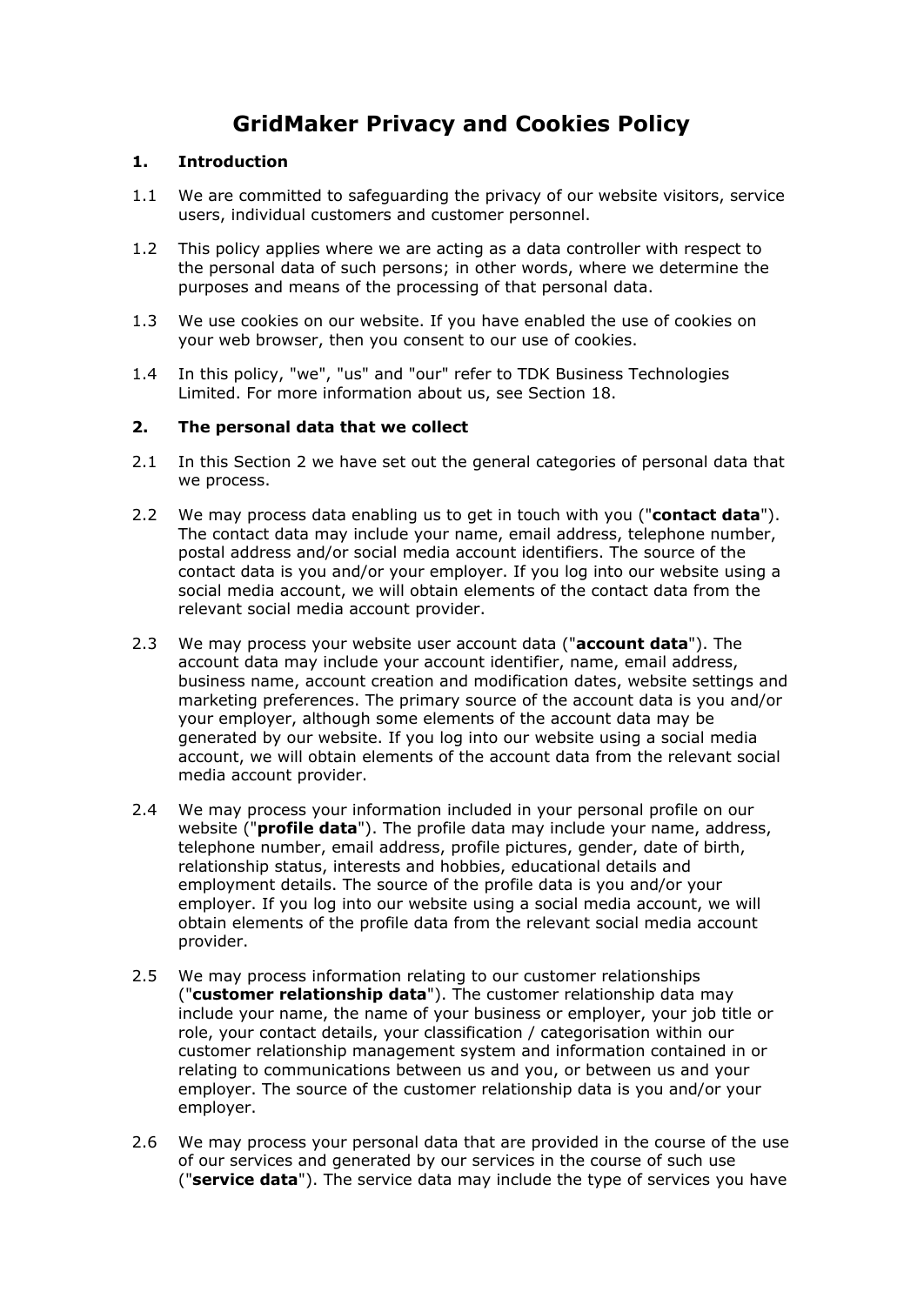access to and settings that may apply to them. The source of the service data is you and/or your employer and/or our services.

- 2.7 We may process information relating to transactions, including purchases of goods and/or services, that you enter into with us and/or through our website ("**transaction data**"). The transaction data may include your name, your contact details, your payment card details (or other payment details) and the transaction details. The source of the transaction data is you and/or our payment services provider.
- 2.8 We may process information contained in or relating to any communication that you send to us or that we send to you ("**communication data**"). The communication data may include the communication content and metadata associated with the communication. Our website will generate the metadata associated with communications made using the website contact forms.
- 2.9 We may process data about your use of our website and services ("**usage data**"). The usage data may include your IP address, geographical location, browser type and version, operating system, referral source, length of visit, page views and website navigation paths, as well as information about the timing, frequency and pattern of your service use. The source of the usage data is our analytics tracking system.
- 2.10 Please do not supply any other person's personal data to us, unless we prompt you to do so.

#### **3. Purposes of processing and legal bases**

- 3.1 In this Section 3, we have set out the purposes for which we may process personal data and the legal bases of the processing.
- 3.2 **Operations** We may process your personal data for the purposes of operating our website, the processing and fulfilment of orders, providing our services, supplying our goods, generating invoices, bills and other payment-related documentation, and credit control. The legal basis for this processing is our legitimate interests, namely the proper administration of our website, services and business.
- 3.3 **Publications** We may process account data, profile data and/or service data for the purposes of publishing such data on our website and elsewhere through our services in accordance with your express instructions. The legal basis for this processing is our legitimate interests, namely the publication of content in the ordinary course of our operations.
- 3.4 **Relationships and communications** We may process contact data, account data, customer relationship data, transaction data and/or communication data for the purposes of managing our relationships, communicating with you (excluding communicating for the purposes of direct marketing) by email, SMS, post, fax and/or telephone, providing support services and complaint handling. The legal basis for this processing is our legitimate interests, namely communications with our website visitors, service users, individual customers and customer personnel, the maintenance of our relationships, enabling the use of our services, and the proper administration of our website, services and business.
- 3.5 **Personalisation** We may process account data, service data and/or usage data for the purposes of personalising the content and advertisements that you see on our website and through our services to ensure that you only see material that is relevant to you. The legal basis for this processing is our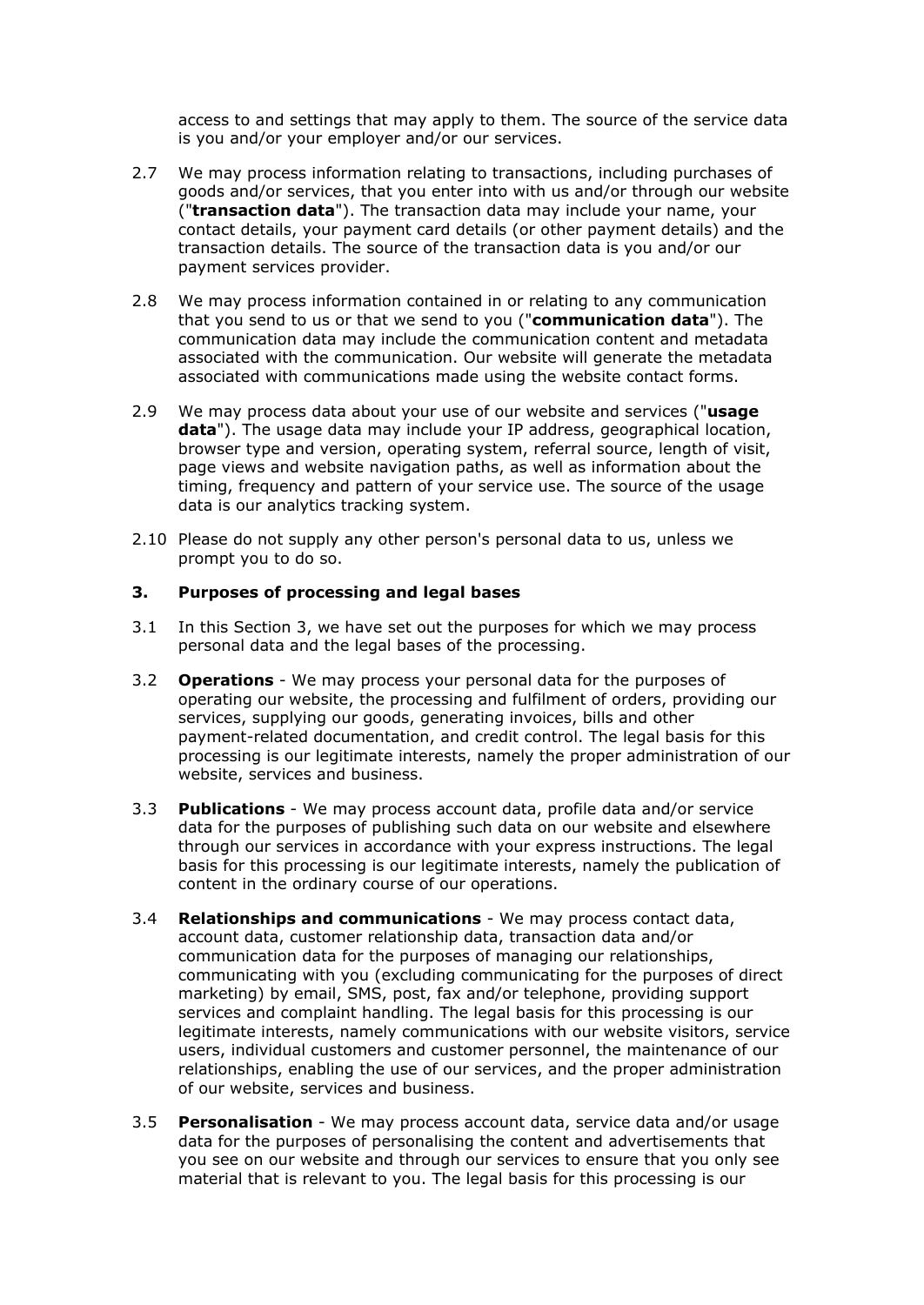legitimate interests, namely offering the best possible experience for our website visitors and service users.

- 3.6 **Direct marketing** We may process contact data, account data, profile data, customer relationship data and/or transaction data for the purposes of creating, targeting and sending direct marketing communications by email, SMS, post and/or fax and making contact by telephone for marketing-related purposes. The legal basis for this processing is our legitimate interests, namely promoting our business and communicating marketing messages and offers to our website visitors and service users.
- 3.7 **Research and analysis** We may process usage data, service data and/or transaction data for the purposes of researching and analysing the use of our website and services, as well as researching and analysing other interactions with our business. The legal basis for this processing is our legitimate interests, namely monitoring, supporting, improving and securing our website, services and business generally.
- 3.8 **Record keeping** We may process your personal data for the purposes of creating and maintaining our databases, back-up copies of our databases and our business records generally. The legal basis for this processing is our legitimate interests, namely ensuring that we have access to all the information we need to properly and efficiently run our business in accordance with this policy.
- 3.9 **Security** We may process your personal data for the purposes of security and the prevention of fraud and other criminal activity. The legal basis of this processing is our legitimate interests, namely the protection of our website, services and business, and the protection of others.
- 3.10 **Insurance and risk management** We may process your personal data where necessary for the purposes of obtaining or maintaining insurance coverage, managing risks and/or obtaining professional advice. The legal basis for this processing is our legitimate interests, namely the proper protection of our business against risks.
- 3.11 **Legal claims** We may process your personal data where necessary for the establishment, exercise or defence of legal claims, whether in court proceedings or in an administrative or out-of-court procedure. The legal basis for this processing is our legitimate interests, namely the protection and assertion of our legal rights, your legal rights and the legal rights of others.
- 3.12 **Legal compliance and vital interests** We may also process your personal data where such processing is necessary for compliance with a legal obligation to which we are subject or in order to protect your vital interests or the vital interests of another natural person.

#### **4. Providing your personal data to others**

- 4.1 We may disclose your personal data to any member of our group of companies (this means our subsidiaries, our ultimate holding company and all its subsidiaries) insofar as reasonably necessary for the purposes, and on the legal bases, set out in this policy.
- 4.2 We may disclose your personal data to our insurers and/or professional advisers insofar as reasonably necessary for the purposes of obtaining or maintaining insurance coverage, managing risks, obtaining professional advice.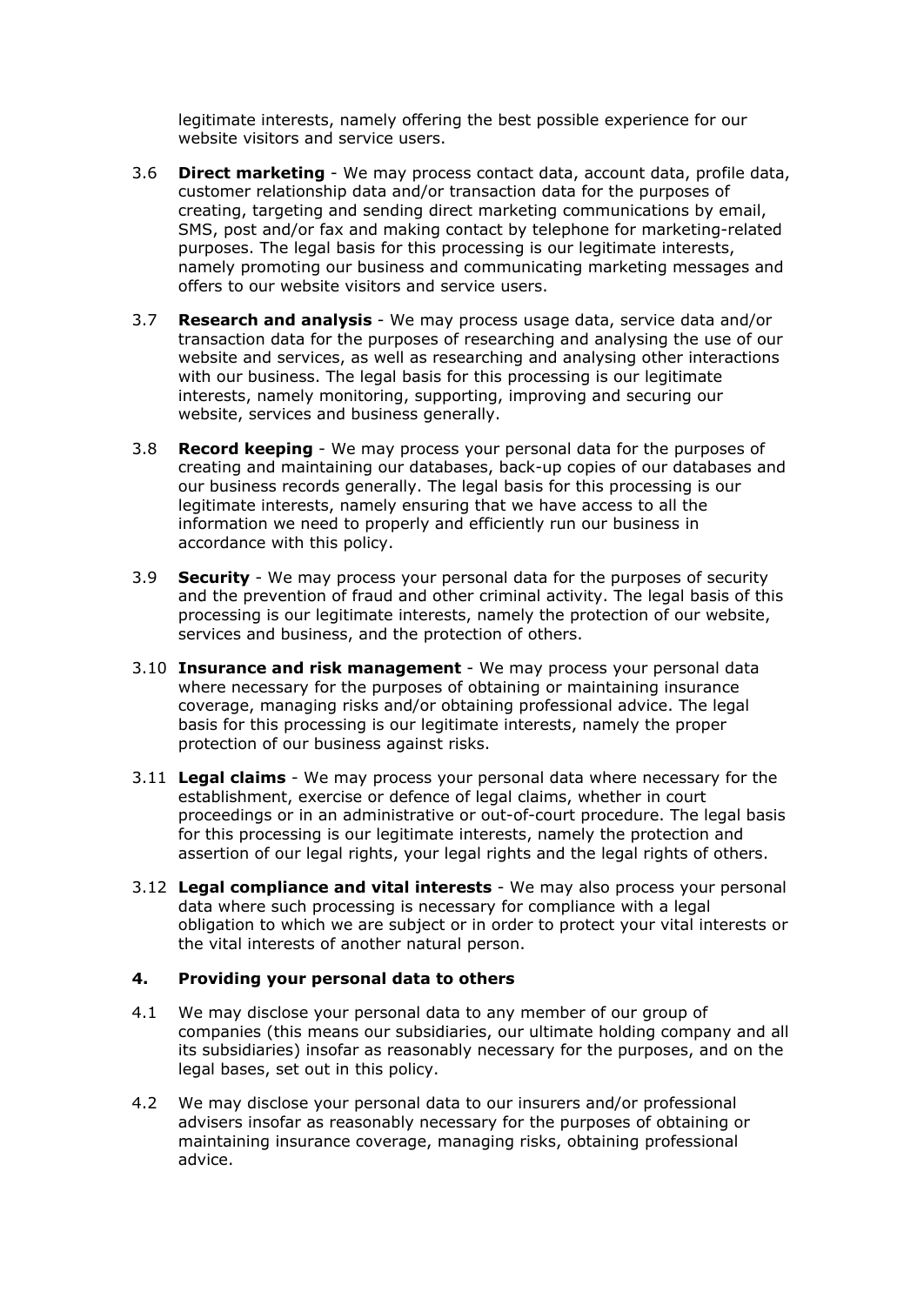- 4.3 Your personal data held in our websites will be stored on our dedicated server hosted at UKFast.Net Limited. https://www.ukfast.co.uk/
- 4.4 We may disclose personal data to our suppliers or subcontractors insofar as reasonably necessary for proper administration of our website, services and business. These may include, Google, Copper, Stannp, Jotform, Campaign Monitor, Olark, Mozy, Mailchimp, Hosted Desktop, Rochen, LiquidWeb, WPEngine, Zoom, Zapier
- 4.5 Financial transactions relating to our website and services may be handled by our payment services providers, Stripe. We will share transaction data with our payment services providers only to the extent necessary for the purposes of processing your payments, refunding such payments and dealing with complaints and queries relating to such payments and refunds.
- 4.6 We may disclose contact data along with any other personal data contained in enquiries made through our website or services to one or more of those selected third party suppliers of goods and/or services identified on our website for the purpose of enabling them to contact you so that they can offer, market and sell to you relevant goods and/or services. Each such third party will act as a data controller in relation to the personal data that we supply to it; and upon contacting you, each such third party will supply to you a copy of its own privacy policy, which will govern that third party's use of your personal data.
- 4.7 In addition to the specific disclosures of personal data set out in this Section 4, we may disclose your personal data where such disclosure is necessary for compliance with a legal obligation to which we are subject, or in order to protect your vital interests or the vital interests of another natural person. We may also disclose your personal data where such disclosure is necessary for the establishment, exercise, or defence of legal claims, whether in court proceedings or in an administrative or out-of-court procedure.

#### **5. International transfers of your personal data**

- 5.1 In this Section 5, we provide information about the circumstances in which your personal data may be transferred to a third country under UK data protection law.
- 5.2 We may transfer your personal data from the European Economic Area (EEA) to the UK and process that personal data in the UK for the purposes set out in this policy, and may permit our suppliers and subcontractors to do so, during any period with respect to which the UK is not treated as a third country under EU data protection law or benefits from an adequacy decision under EU data protection law; and we may transfer your personal data from the UK to the EEA and process that personal data in the EEA for the purposes set out in this policy, and may permit our suppliers and subcontractors to do so, during any period with respect to which EEA states are not treated as third countries under UK data protection law or benefit from adequacy regulations under UK data protection law.
- 5.3 Your personal data may be stored and processed in any country where we engage service providers. We may transfer personal data that we maintain about you to recipients in countries other than the country in which the personal data was originally collected, including to the United States. Those countries may have data protection rules that are different from those of your country. However, we will take measures to ensure that any such transfers comply with applicable data protection laws and that your personal data remains protected to the standards described in this Privacy Policy. In certain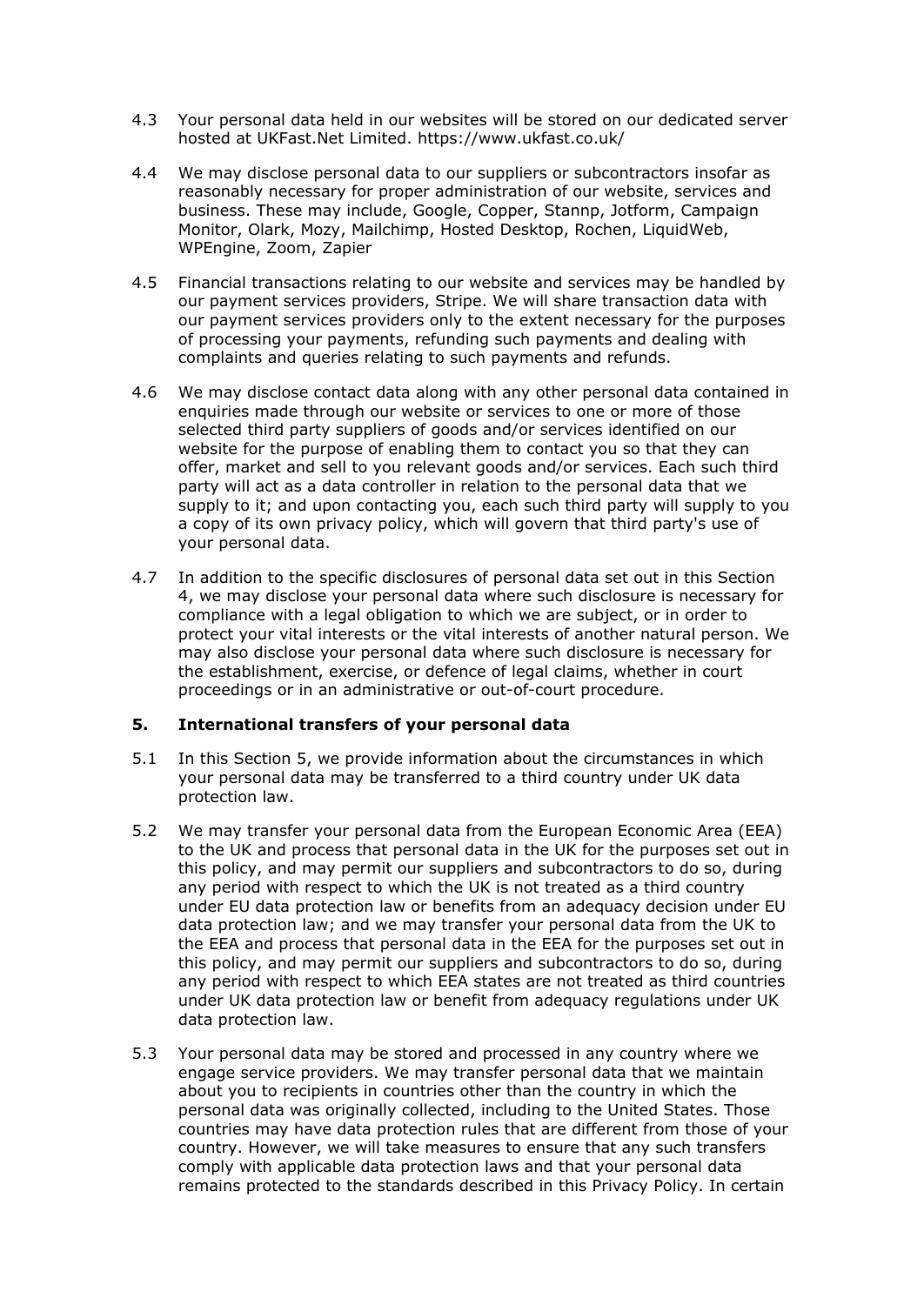circumstances, courts, law enforcement agencies, regulatory agencies or security authorities in those other countries may be entitled to access your personal data.

## **6. Retaining and deleting personal data**

- 6.1 Personal data that we process for any purpose or purposes shall not be kept for longer than is necessary for that purpose or those purposes.
- 6.2 Notwithstanding the other provisions of this Section 6, we may retain your personal data where such retention is necessary for compliance with a legal obligation to which we are subject, or in order to protect your vital interests or the vital interests of another natural person.

## **7. Security of personal data**

- 7.1 We will take appropriate technical and organisational precautions to secure your personal data and to prevent the loss, misuse or alteration of your personal data.
- 7.2 The following personal data will be stored by us in encrypted form: your password(s).
- 7.3 Data relating to your enquiries and financial transactions that is sent from your web browser to our web server, or from our web server to your web browser, will be protected using encryption technology.
- 7.4 You acknowledge that the transmission of unencrypted (or inadequately encrypted) data over the internet is inherently insecure, and we cannot guarantee the security of data sent over the internet.
- 7.5 You should ensure that your password is not susceptible to being guessed, whether by a person or a computer program. You are responsible for keeping the password you use for accessing our website confidential and we will not ask you for your password (except when you log in to our website).

#### **8. Your rights**

- 8.1 In this Section 8, we have summarised the rights that you have under data protection law. Some of the rights are complex, and not all of the details have been included in our summaries. Accordingly, you should read the relevant laws and guidance from the regulatory authorities for a full explanation of these rights.
- 8.2 Your principal rights under data protection law are:
	- (a) **the right to access** you can ask for copies of your personal data;
	- (b) **the right to rectification** you can ask us to rectify inaccurate personal data and to complete incomplete personal data;
	- (c) **the right to erasure** you can ask us to erase your personal data;
	- (d) **the right to restrict processing** you can ask us to restrict the processing of your personal data;
	- (e) **the right to object to processing** you can object to the processing of your personal data;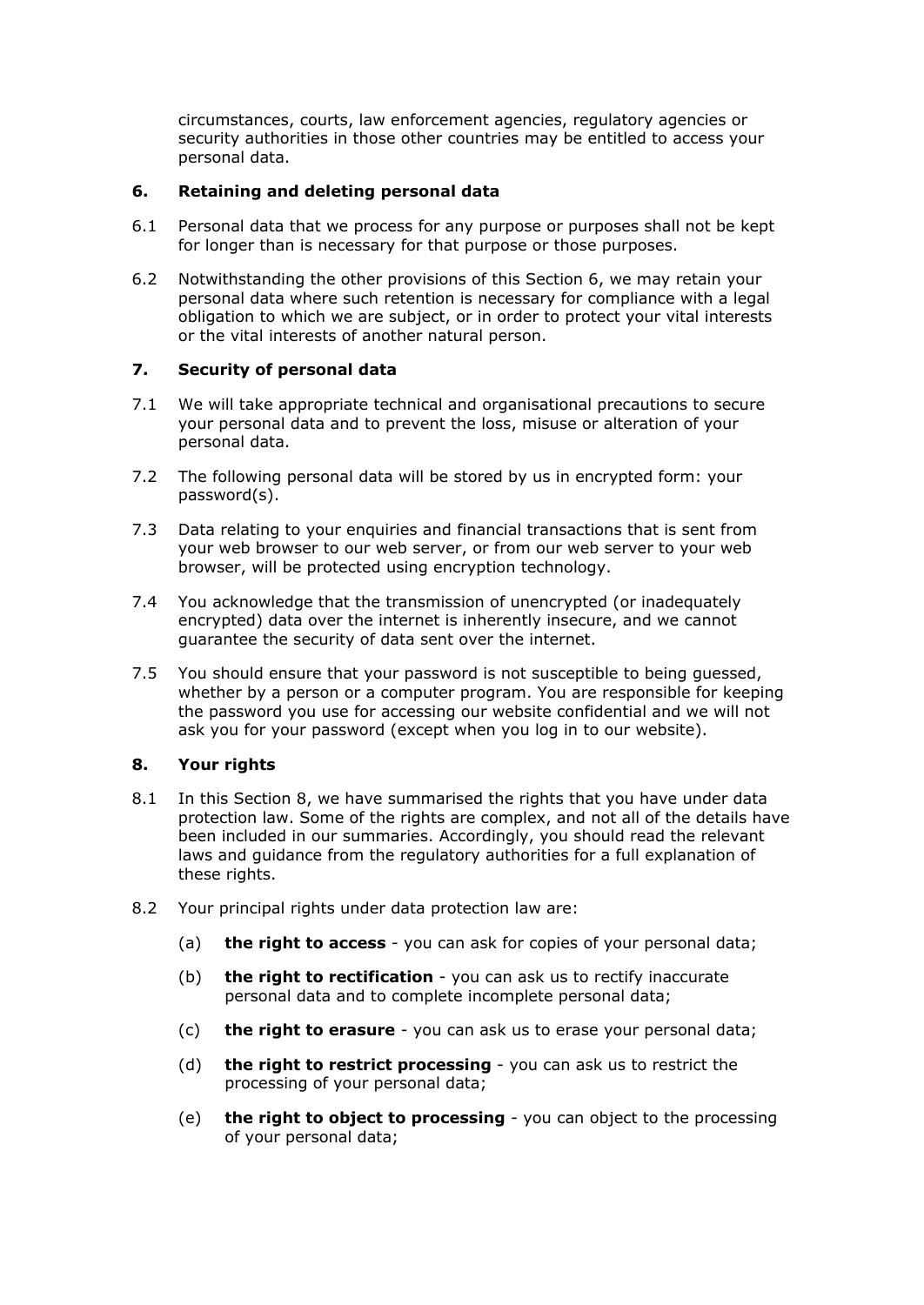- (f) **the right to data portability** you can ask that we transfer your personal data to another organisation or to you;
- (g) **the right to complain to a supervisory authority** you can complain about our processing of your personal data; and
- (h) **the right to withdraw consent** to the extent that the legal basis of our processing of your personal data is consent, you can withdraw that consent.
- 8.3 You have the right to confirmation as to whether or not we process your personal data and, where we do, access to the personal data, together with certain additional information. That additional information includes details of the purposes of the processing, the categories of personal data concerned and the recipients of the personal data. Providing the rights and freedoms of others are not affected, we will supply to you a copy of your personal data. The first copy will be provided free of charge, but additional copies may be subject to a reasonable fee.
- 8.4 You have the right to have any inaccurate personal data about you rectified and, taking into account the purposes of the processing, to have any incomplete personal data about you completed.
- 8.5 In some circumstances you have the right to the erasure of your personal data without undue delay. Those circumstances include: the personal data are no longer necessary in relation to the purposes for which they were collected or otherwise processed; you withdraw consent to consent-based processing; you object to the processing under certain rules of applicable data protection law; the processing is for direct marketing purposes; and the personal data have been unlawfully processed. However, there are exclusions of the right to erasure. The general exclusions include where processing is necessary: for exercising the right of freedom of expression and information; for compliance with a legal obligation; or for the establishment, exercise or defence of legal claims.
- 8.6 In some circumstances you have the right to restrict the processing of your personal data. Those circumstances are: you contest the accuracy of the personal data; processing is unlawful but you oppose erasure; we no longer need the personal data for the purposes of our processing, but you require personal data for the establishment, exercise or defence of legal claims; and you have objected to processing, pending the verification of that objection. Where processing has been restricted on this basis, we may continue to store your personal data. However, we will only otherwise process it: with your consent; for the establishment, exercise or defence of legal claims; for the protection of the rights of another natural or legal person; or for reasons of important public interest.
- 8.7 You have the right to object to our processing of your personal data on grounds relating to your particular situation, but only to the extent that the legal basis for the processing is that the processing is necessary for: the performance of a task carried out in the public interest or in the exercise of any official authority vested in us; or the purposes of the legitimate interests pursued by us or by a third party. If you make such an objection, we will cease to process the personal data unless we can demonstrate compelling legitimate grounds for the processing which override your interests, rights and freedoms, or the processing is for the establishment, exercise or defence of legal claims.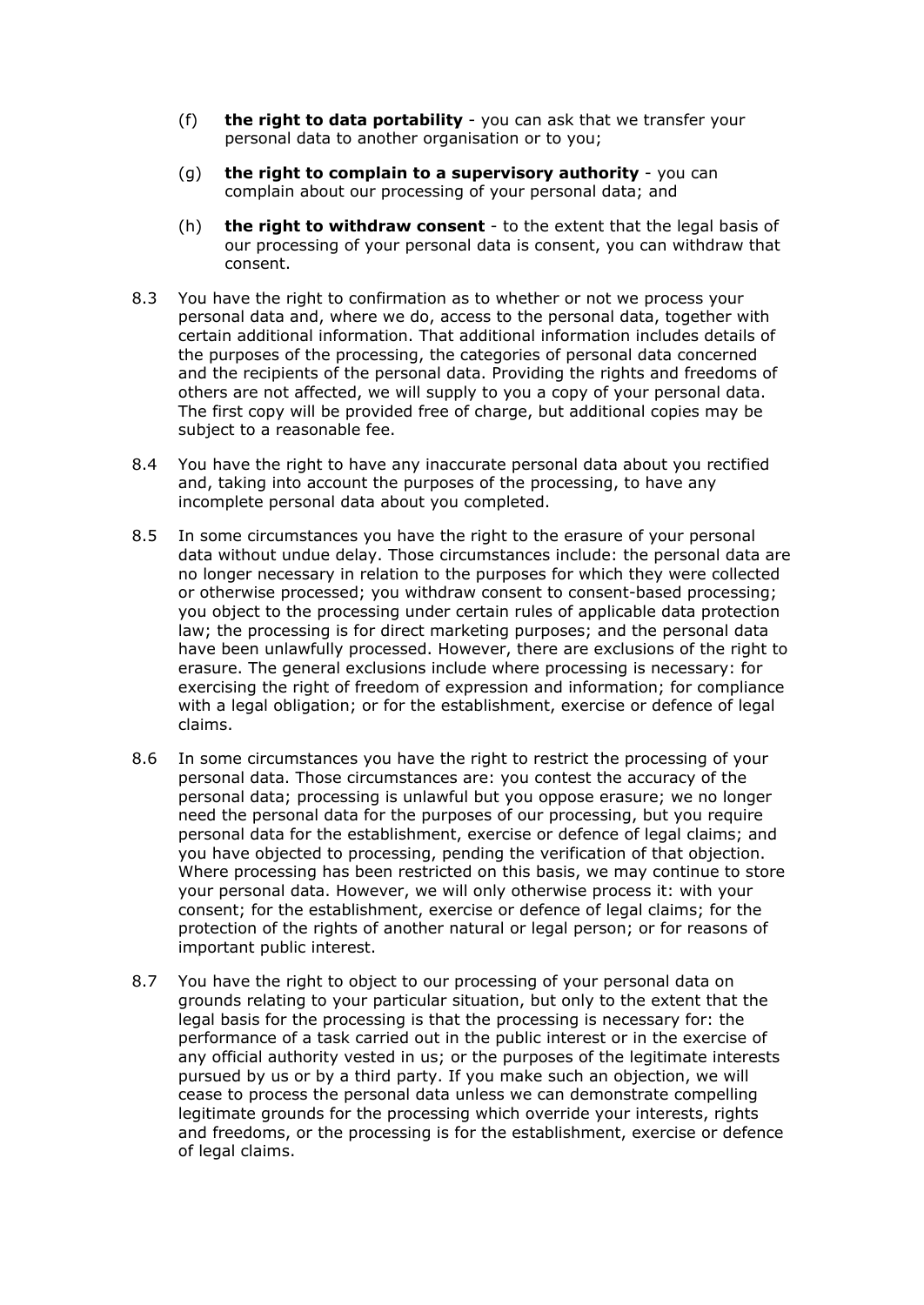- 8.8 You have the right to object to our processing of your personal data for direct marketing purposes (including profiling for direct marketing purposes). If you make such an objection, we will cease to process your personal data for this purpose.
- 8.9 You have the right to object to our processing of your personal data for scientific or historical research purposes or statistical purposes on grounds relating to your particular situation, unless the processing is necessary for the performance of a task carried out for reasons of public interest.
- 8.10 To the extent that the legal basis for our processing of your personal data is:
	- (a) consent; or
	- (b) that the processing is necessary for the performance of a contract to which you are party or in order to take steps at your request prior to entering into a contract,

and such processing is carried out by automated means, you have the right to receive your personal data from us in a structured, commonly used and machine-readable format. However, this right does not apply where it would adversely affect the rights and freedoms of others.

- 8.11 If you consider that our processing of your personal data infringes data protection laws, you have a legal right to lodge a complaint with a supervisory authority responsible for data protection. In relation to complaints under EU data protection law, you may do so in the EU member state of your habitual residence, your place of work or the place of the alleged infringement; in relation to complaints under UK data protection law, you should do so in the UK.
- 8.12 To the extent that the legal basis for our processing of your personal data is consent, you have the right to withdraw that consent at any time. Withdrawal will not affect the lawfulness of processing before the withdrawal.
- 8.13 You may exercise any of your rights in relation to your personal data by written notice to us.

## **9. Third party websites**

- 9.1 Our website includes hyperlinks to, and details of, third party websites.
- 9.2 In general we have no control over, and are not responsible for, the privacy policies and practices of third parties.

## **10. Personal data of children**

- 10.1 Our website and services are targeted at persons over the age of 18.
- 10.2 If we have reason to believe that we hold personal data of a person under that age in our databases, we will delete that personal data.

## **11. Updating information**

11.1 Please let us know if the personal information that we hold about you needs to be corrected or updated.

#### **12. Acting as a data processor**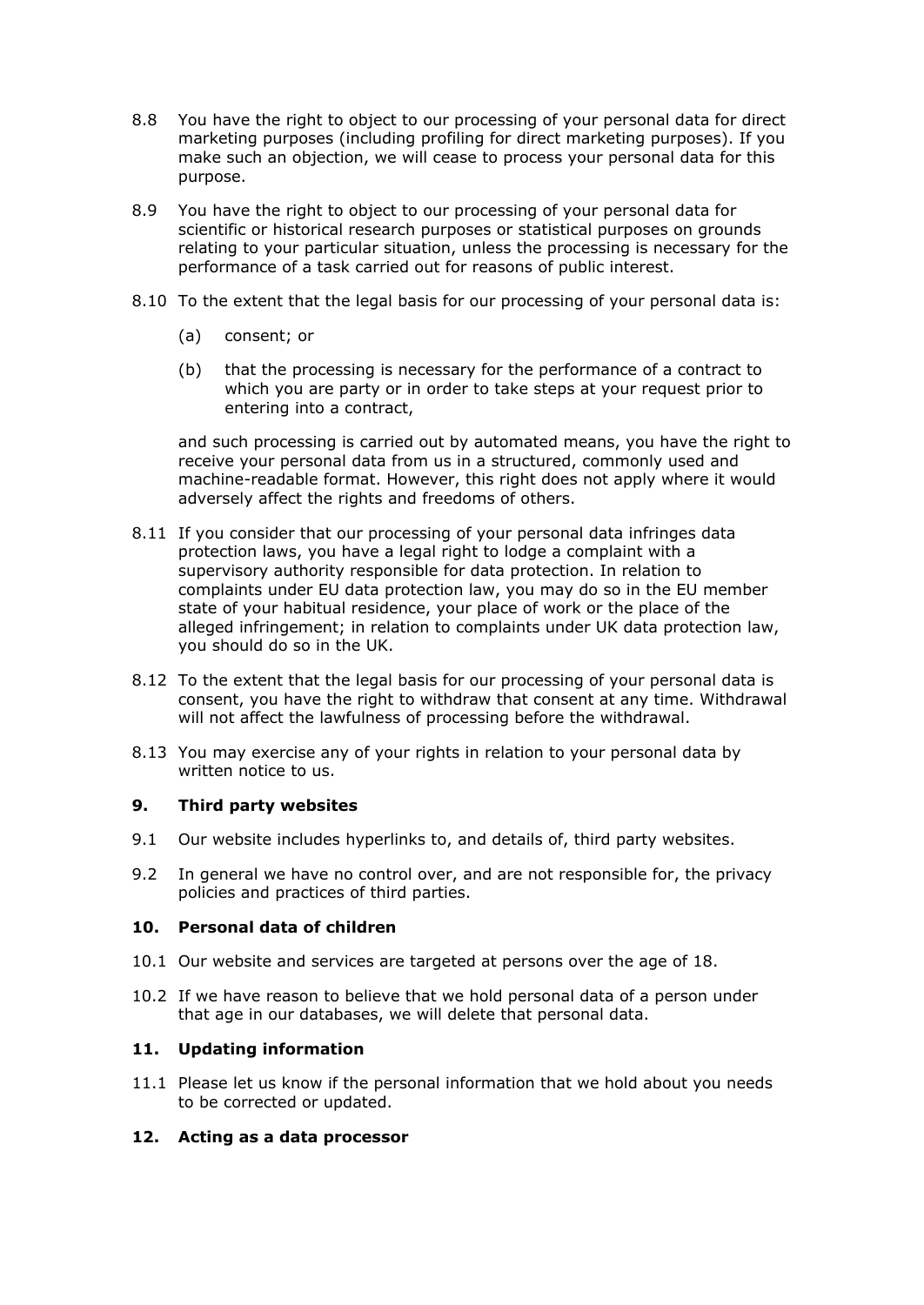- 12.1 In respect of data entered into our web services, we do not act as a data controller; instead, we act as a data processor.
- 12.2 Insofar as we act as a data processor rather than a data controller, this policy shall not apply. Our legal obligations as a data processor are instead set out in the contract between us and the relevant data controller.

#### **13. About cookies**

- 13.1 A cookie is a file containing an identifier (a string of letters and numbers) that is sent by a web server to a web browser and is stored by the browser. The identifier is then sent back to the server each time the browser requests a page from the server.
- 13.2 Cookies may be either "persistent" cookies or "session" cookies: a persistent cookie will be stored by a web browser and will remain valid until its set expiry date, unless deleted by the user before the expiry date; a session cookie, on the other hand, will expire at the end of the user session, when the web browser is closed.
- 13.3 Cookies may not contain any information that personally identifies a user, but personal data that we store about you may be linked to the information stored in and obtained from cookies.

## **14. Cookies that we use**

- 14.1 We use cookies for the following purposes:
	- (a) **authentication and status** we use cookies to identify you when you visit our website and as you navigate our website, and to help us determine if you are logged into our website;
	- (b) **shopping cart** we use cookies to maintain the state of your shopping cart as you navigate our website;
	- (c) **personalisation** we use cookies to store information about your preferences and to personalise our website for you;
	- (d) **security** we use cookies as an element of the security measures used to protect user accounts, including preventing fraudulent use of login credentials, and to protect our website and services generally;
	- (e) **advertising** we use cookies to help us to display advertisements that will be relevant to you;
	- (f) **analysis** we use cookies to help us to analyse the use and performance of our website and services; and
	- (g) **cookie consent** we use cookies to store your preferences in relation to the use of cookies more generally.

#### **15. Cookies used by our service providers**

- 15.1 Our service providers use cookies and those cookies may be stored on your computer when you visit our website.
- 15.2 We use Google Analytics. Google Analytics gathers information about the use of our website by means of cookies. The information gathered is used to create reports about the use of our website. You can find out more about Google's use of information by visiting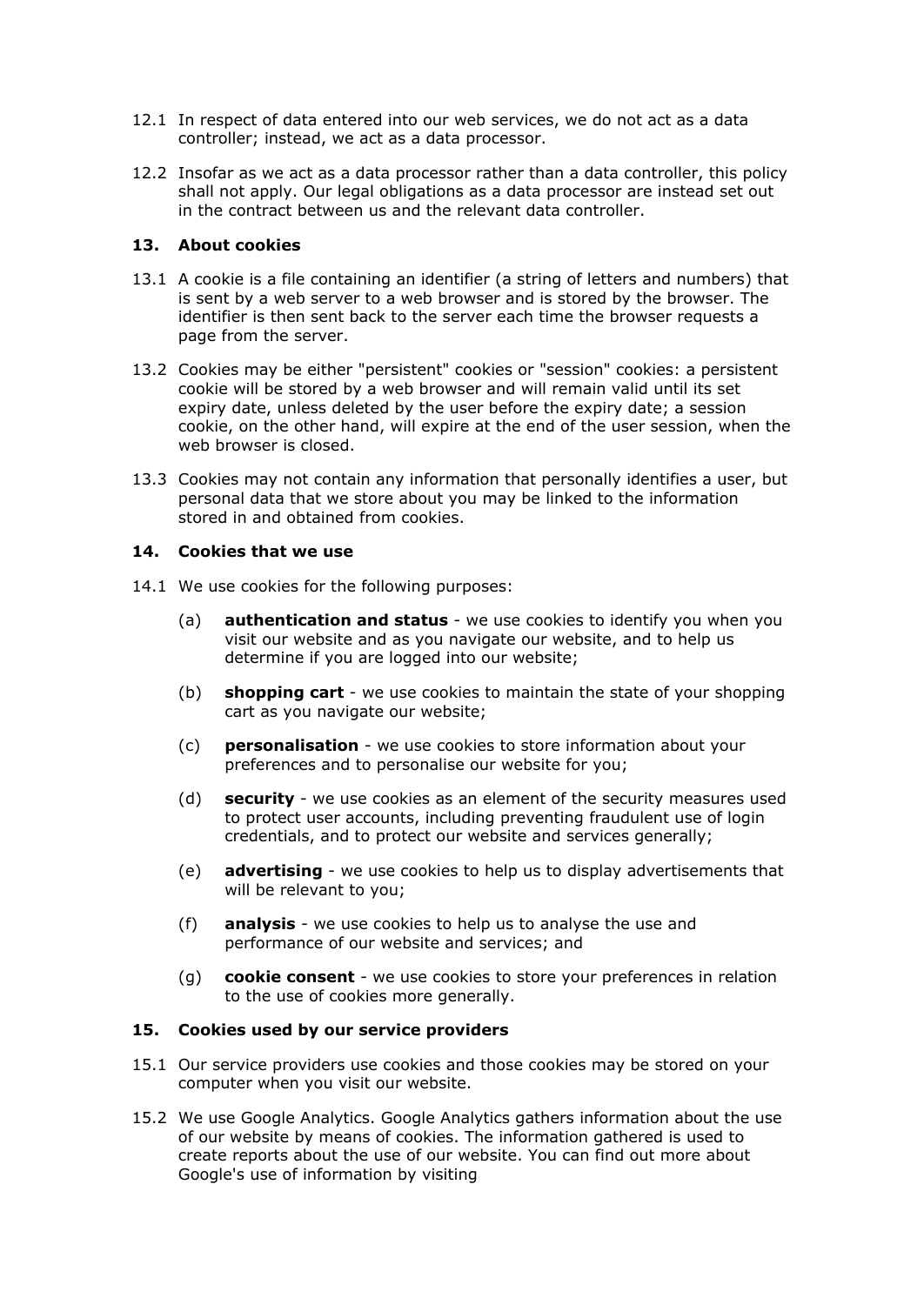<https://www.google.com/policies/privacy/partners/> and you can review Google's privacy policy at <https://policies.google.com/privacy>.

15.3 We use a Facebook pixel on our website. Using the pixel, Facebook collects information about the users and use of our website. The information is used to personalise Facebook advertisements and to analyse the use of our website. To find out more about the Facebook pixel and about Facebook's use of personal data generally, see the Facebook cookie policy at <https://www.facebook.com/policies/cookies/> and the Facebook privacy policy at <https://www.facebook.com/about/privacy>. The Facebook cookie policy includes information about controlling Facebook's use of cookies to show you advertisements. If you are a registered Facebook user, you can adjust how advertisements are targeted by following the instructions at [https://www.facebook.com/help/568137493302217.](https://www.facebook.com/help/568137493302217)

## **16. Managing cookies**

- 16.1 Most browsers allow you to refuse to accept cookies and to delete cookies. The methods for doing so vary from browser to browser, and from version to version. You can however obtain up-to-date information about blocking and deleting cookies via these links:
	- (a) <https://support.google.com/chrome/answer/95647> (Chrome);
	- (b)

[https://support.mozilla.org/en-US/kb/enhanced-tracking-protection-fire](https://support.mozilla.org/en-US/kb/enhanced-tracking-protection-firefox-desktop) [fox-desktop](https://support.mozilla.org/en-US/kb/enhanced-tracking-protection-firefox-desktop) (Firefox);

- (c) <https://help.opera.com/en/latest/security-and-privacy/> (Opera);
- (d)

[https://support.microsoft.com/en-gb/help/17442/windows-internet-exp](https://support.microsoft.com/en-gb/help/17442/windows-internet-explorer-delete-manage-cookies) [lorer-delete-manage-cookies](https://support.microsoft.com/en-gb/help/17442/windows-internet-explorer-delete-manage-cookies) (Internet Explorer);

(e)

[https://support.apple.com/en-gb/guide/safari/manage-cookies-and-we](https://support.apple.com/en-gb/guide/safari/manage-cookies-and-website-data-sfri11471/mac) [bsite-data-sfri11471/mac](https://support.apple.com/en-gb/guide/safari/manage-cookies-and-website-data-sfri11471/mac) (Safari); and

- (f) [https://support.microsoft.com/en-gb/help/4468242/microsoft-edge-bro](https://support.microsoft.com/en-gb/help/4468242/microsoft-edge-browsing-data-and-privacy) [wsing-data-and-privacy](https://support.microsoft.com/en-gb/help/4468242/microsoft-edge-browsing-data-and-privacy) (Edge).
- 16.2 Blocking all cookies will have a negative impact upon the usability of many websites.
- 16.3 If you block cookies, you will not be able to use all the features on our website.

# **17. Amendments**

- 17.1 We may update this policy from time to time by publishing a new version on our website.
- 17.2 You should check this page occasionally to ensure you are happy with any changes to this policy.

# **18. Our details**

18.1 This website is owned and operated by TDK Business Technologies Ltd.